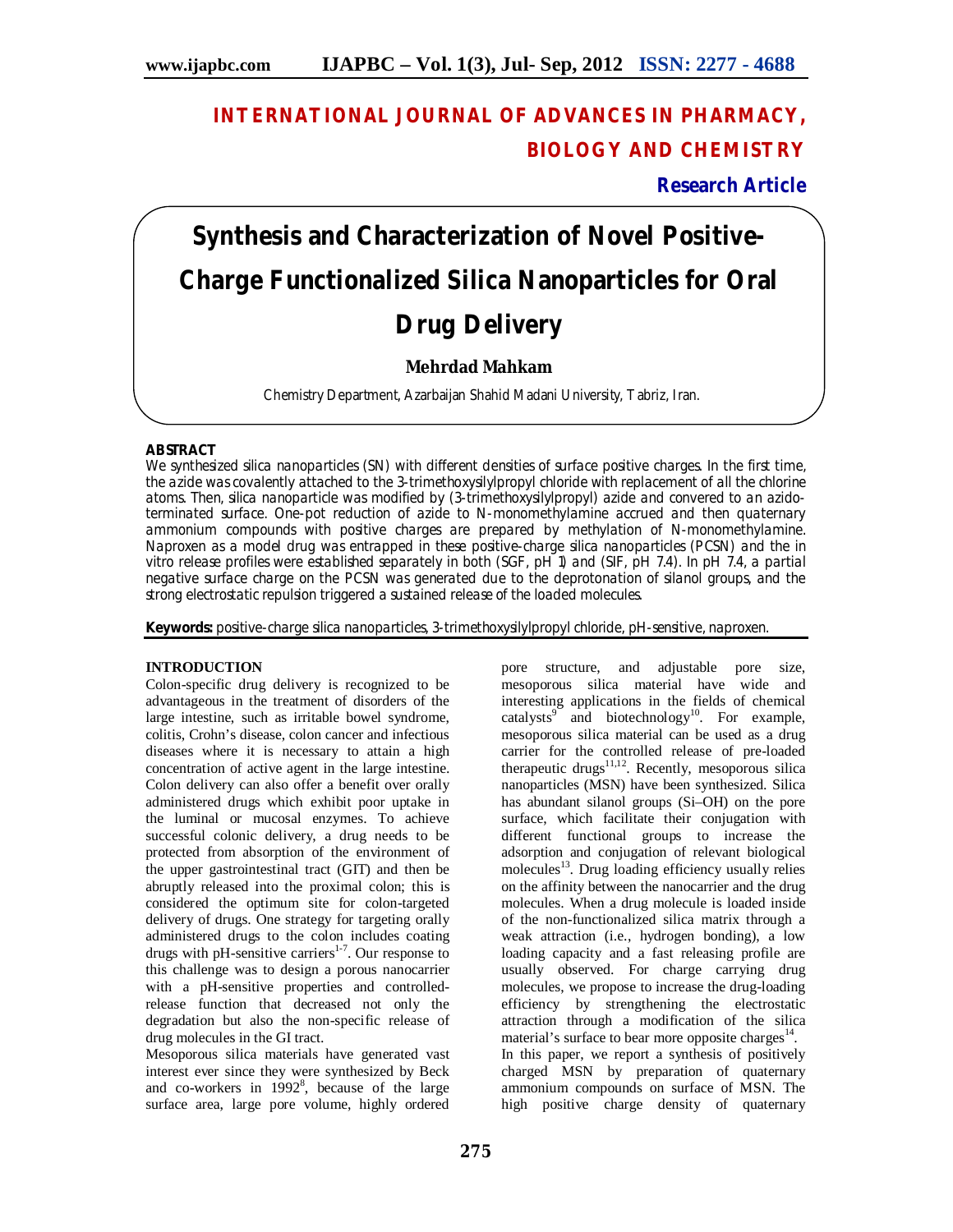ammonium groups generated a strong electrostatic attraction between the surface of MSN and the negative groups of the drug molecule. Naproxen as an anionic drug molecule was employed as loading compound to examine the capability of controlled release in simulated gastric fluid (pH 1) and intestinal fluid (pH 7.4). The effects of quaternary ammonium concentrations, loading concentrations, and solution pH on the loading efficiency were investigated. The pH triggered release is mainly due to the change of the surface charges in PCSN sample (PCSN carry positive charges in acidic pH and negative charges in neutral condition), the negative charges of drug molecules could have strong attraction when placed with PCSN in a weak acid solution and have strong repulsion (spontaneous and sustained release) when the pH of the solution was changed to be neutral. This vehicle can be used for the delivery of anionic drugs into the colon. The pH-triggered release of mechanism from drug loaded PCSN samples demonstrated their potential to be used in tissue specific delivery systems for oral drug administration.

#### **EXPERIMENTAL**

Tetraethoxysilane (TEOS), 3-trimethoxysilylpropyl chloride and sodium azide were purchased from Fluka Co. All the other chemicals used were of analytical reagent grade. <sup>1</sup>H-NMR spectra was recorded on a Brucker 400 AC spectrometer in CDCl3. The IR spectra were recorded on a Shimadzu FT IR-408 spectrophotometer. The amount of released naproxen was determined by a Philips PU 8620 UV spectrophotometer at the maximum adsorption of the free drug in aqueous buffered solutions using a 1-cm quartz cell.

#### **Synthesis of silica nanoparticles (SN)**

In a 250 mL round bottom flask, 60 mL (10 mmol) ammonia solution  $(32%)$  and  $1.98$  g  $(110 \text{ mmol})$ water are added to 100 mL absolute methanol. The solution is stirred for 5 min before adding dropwise 10.41 g (500 mmol) TEOS. The final solution is stirred for three days at ambient temperature.

#### **Synthesis of (3-trimethoxysilylpropyl) azide (TMSA)**

The synthesis is carried out under argon atmosphere. Sodium azide (3.5 gr, 50 mmol) is dissolved in 30 mL absolute acetone. 3 trimethoxysilylpropyl chloride (9.93 gr, 50 mmol) is added dropwise under stirring. The mixture is heated under stirring overnight. The precipitate, sodium chloride, is filtered off under argon atmosphere. Then the product is distilled at 80 ºC under vacuum (1 mbar). The resulting (3 trimethoxysilylpropyl) azide is a transparent liquid (Scheme 1). <sup>I</sup>H NMR(CDCl<sub>3</sub>): d (ppm) 4.2 (t, 2H,  $\equiv N-CH_2-CH_2$ ); 3.6 (s, 9H, Si(OCH<sub>3</sub>)<sub>3</sub>); 1.9 (q, 2H,  $=N-CH_2-CH_2-CH_2-Si$ ; 0.6 (t, 2H,  $-CH_2-Si$ ).

#### **Preparation of azide-functionalized silica nanoparticles (SN-N3)**

1 gr of the previously prepared silica nanoparticles was suspended in two freshly prepared solution of  $SN-N_3$  (5 and 10% (v/v) in 50 mM acetate buffer, pH 4.0 (Table 1). The solution is stirred under argon, at room temperature overnight.

#### One-pot conversion of SN-N<sub>3</sub> to N**monomethylamines (SN-NHMe)**

 $SN-N_3$  (0.3 gr) in  $CH_2Cl_2$  (2 mL) was added a solution of  $(CH_3)_3P$  in toluene (1.0M, 3 mL) at room temp. After stirring for 1.5 hr, paraformaldehyde (22.6 mg, 0.753 mmol) was added. The mixture was stirred for an additional 6 hr at room temp then reaction was cooled to 0 ºC and MeOH  $(2.0ml)$  and NaBH<sub>4</sub> $(28$  mg,  $0.74$  mmol) was added. After 6 h, the product was filtered off, washed thoroughly with distilled water and dried under vacuum at room temperature.

#### **Preparation of positive-charge silica nanoparticles (PCSN)**

The each of SN-NHMe (1.9 g) was dissolved in a mixture of DMF (15 mL) and methyl iodide (2.27 gr, 16.0 mmol) and agitated for 15 h at 20 ºC. The solution was precipitated by icy-cold  $Et<sub>2</sub>O$ . The PCSN (with different densities of surface positive charges) was filtered and dried in vacuum (Scheme 2).

#### **Drug loading in positive-charge functionalized silica nanoparticles**

10 mg of positive-charge silica nanoparticles was dispersed with stirring in 3 ml of drug solution (1.0 mg/mL) in water and mixed for 3 days at room temperature to suck up the total amount of the drug solution. The obtained yellow solid was washed several times with an excess of  $CH_2Cl_2$  and dried.

#### **Determination of amount of drug entrapped**

The amount of drug entrapped in the hydrogels was determined by an indirect method. After the drug loading, the washings with  $CH<sub>2</sub>Cl<sub>2</sub>$  were collected and tested using UV-Vis spectroscopy. The difference between the amount of drug initially employed and the drug content in the washings is taken as an indication of the amount of drug entrapped.

#### **Effect of pH on drug adsorption**

An effect of environmental pH (from 1 to 10) on the adsorbed amounts of naproxen onto PCSN sample is investigated. Naproxen has high loading efficiency in the pH range from 5.5 to 6.5. The high loading ability in this pH range was due to the strong electrostatic attraction. Besides, a slight decrease in the loading capability at lower pH values (pH 1.0) was resulting from the protonation of the acidic groups in the naproxen molecule.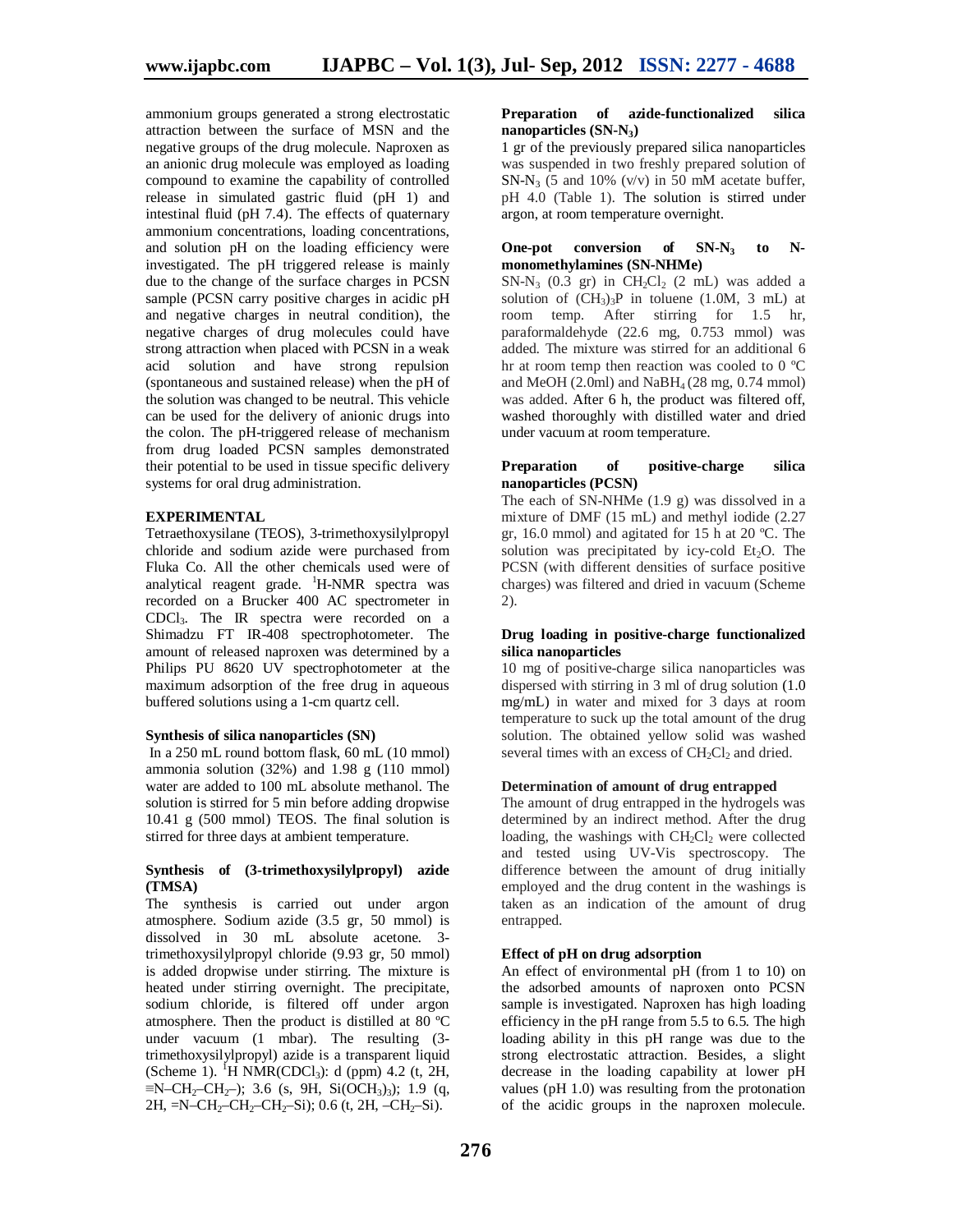Once the functional group was protonated, the electrostatic attraction between the PCSN groups and the naproxen molecules would decrease and cause the low loading efficiency. The decrease in the loading capability from pH 6 to 10 was resulted from the presence of unmodified silanol (Si–OH) groups on the surface of the PCSN sample. The silanol groups underwent deprotonation at high pH value. The strong negative repulsion between the surface of PCSN and the loaded molecules caused a decreasing adsorption in this pH range.

#### **Interaction between naproxen and PCSN**

The type of interaction between drug and PCSN was studied using Fourier transform infrared. A comparison of the spectrum of pure PCSN and PCSN-drug adduct before and after washing with water showed that the drug was not covalently bonded to the PCSN, only a physical interaction with the PCSN occurred. This is attributed to the fact that, after washing the drug from the PCSN matrix, the spectrum of resultant PCSN-drug adduct was similar to the original pure PCSN spectrum.

#### **In vitro release studies**

The powdered PCSN-drug (10 mg) was poured into 3 mL of aqueous buffer solution (SGF: pH 1 or SIF: pH 7.4). The mixture was introduced into a cellophane membrane dialysis bag. The bag was closed and transferred to a flask containing 20 mL of the same solution maintained at 37° C. The external solution was continuously stirred, and 3 mL samples were removed at selected intervals. The volume removed was replaced with SGF or SIF. Triplicate samples were used. The sample of hydrolyzate was analyzed by UV spectrophotometer (λmax=315 nm), and the quantity of drug was determined using a standard calibration curve obtained under the same conditions.

#### **RESULTS AND DISCUSSION**

To achieve successful colonic delivery, a drug needs to be protected from absorption of the environment of the upper gastrointestinal tract (GIT) and then be abruptly released into the proximal colon, which is considered the optimum site for colon-targeted delivery of drugs. These requirements have prompted the development of polymeric systems that swell minimally under acidic conditions but extensively in basic intestinal medium.

The loading numbers in Table 1 shows existence of polar functionally groups as silanol need not only for loading drug on the polymer but also for pHsensitive properties of PCSN.

The pH dependent release systems is based on the different pH values in various parts of the GI tract, which increases from the stomach (pH 1.0–3.0), to

the small intestine ( $pH$  6.5–7.0), and to the colon  $(pH 7.0–8.0)$  [15], although successful passage through stomach can be expected, this design may result in an early release in the small intestine due to the insignificant pH variation between the small intestine and colon. Therefore, in the current study we designed a nano delivery vehicle to advantages of pH-dependent release.

Figure 1 shows the resulting nanoparticles. The particles shown have an average diameter of about 200 nm. The functionalization of the silicon nanoparticles makes use of organosilane chemistry. The organosilane of choice for this project is (3 trimethoxysilylpropyl) azide. As seen in scheme 2, (3-trimethoxysilylpropyl) azide reacts with the oxide layer on silicon through a known mechanism. The azide group present on this organosilane allows for further modification.

It can be seen that the peak at  $960 \text{ cm}^{-1}$ corresponding to Si-OH was enhanced with increasing silica content, revealing that silica was successfully introduced into PCSN and the condensation of Si-OH were not complete during the thermal treatment. Typical absorption bands for Si-O-Si near 1150 cm<sup>-1</sup> also become stronger with increasing addition of silica indicating the formation of a more compact silica network.

#### **Drug Release**

The drug release behavior of the as prepared positive charged porous silica particles is studied to reveal their potential use in drug delivery system. In order to better mimic the vitro release of naproxen from the as prepared porous silica, simulated intestinal fluid (SIF, phosphate buffersolution, pH=7.4), and simulated gastric fluid (SGF, HCl aqueous solution,  $pH=1$ ) are chosen as the release fluids.

The degree of hydrolysis of naproxen as a function of time is shown in figure 2. In pH 1 and 7.4, outcome both repulsion and attraction effects in drug delivery is effective. At physiological buffer (pH around 7.4), the silanol groups (Si–OH) in the positive charge of porous silica surface would become deprotonated, and a strong electrostatic repulsion between the negative charges of (SiOgroups) and the negative charge of naproxen molecule (Scheme 1) would be generated. The electrostatic attraction between the drug molecules and the positive charge surface was stronger than the hydrogen bonding  $(-NH_2 \delta$ <sup>2</sup>...  $\delta$ <sup>+</sup> HOOC-) and the weaker ionic attraction  $(-NH_3^{\dots})OOC-$ ). Because of the large number of deprotonated silanol groups the amount of repulsion is a far more attractions. Consequently, the pH value of 7.4 in the physiological buffer promoted the releasing rate of the anionic molecules. The residual drug molecules may be occluded in the channels and therefore could not achieve the overall release.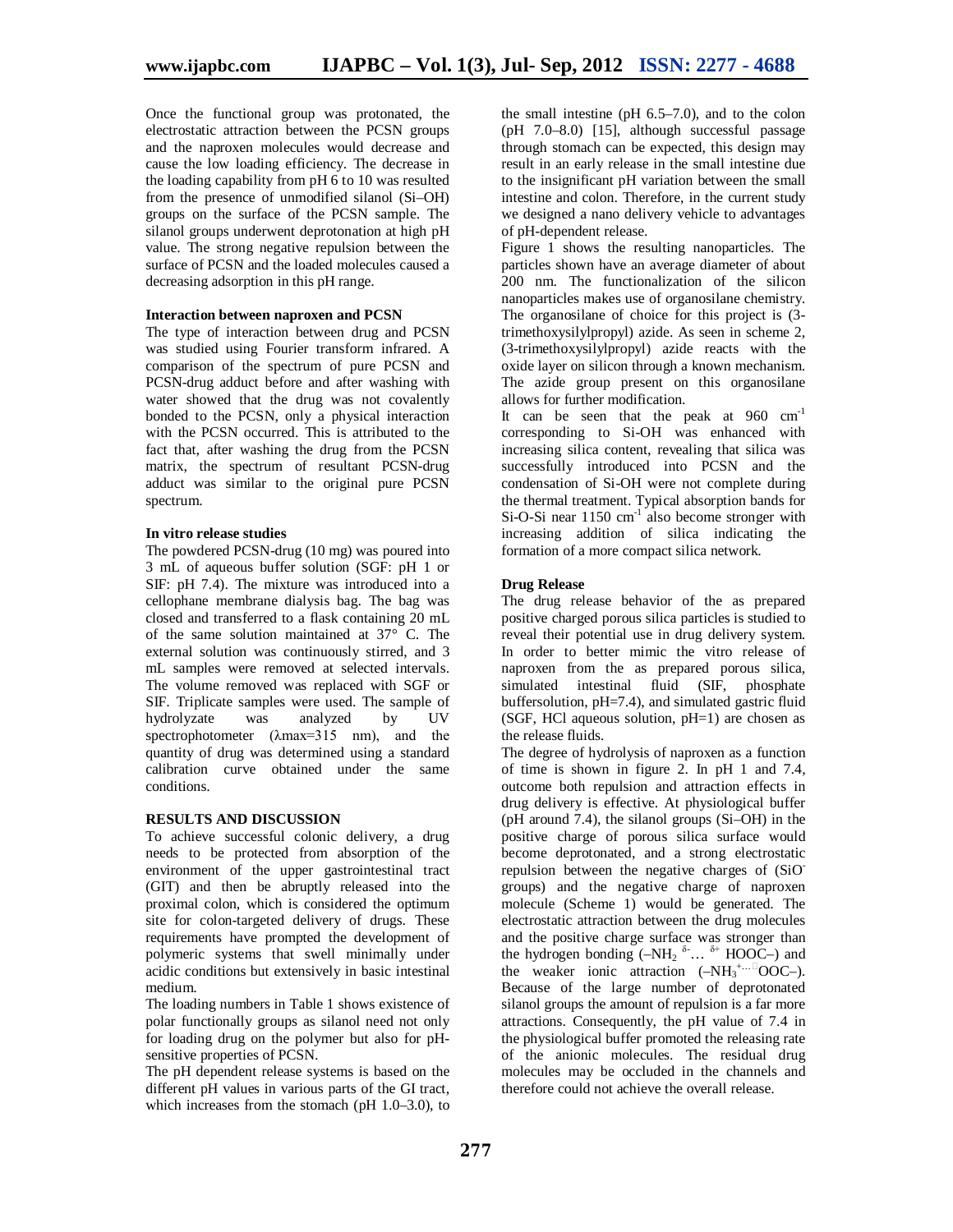In the simulated gastric fluid (pH 1), the silanol groups in the positive charged porous silica surface were fully protonated, so the surface predominantly carried positive charges. The existence of hydrogen-bonding interactions between polar silanol and –COOH groups in the naproxen matrix results in a complex structure within the silica network, and so the movement of naproxen segments is restricted. Because, in this pH, drug molecules have a tendency to attach to polar silanol and –COOH groups due to hydrogen-bonding caused a decrease in the release rate. The mechanism drug release from positive charged porous silica is shows in (Scheme 3).

#### **CONCLUSIONS**

A pH-responsive controllable drug release system has been designed by incorporating positive charges in the framework of silica nanoparticles so that anionic molecules can be efficiently adsorbed inside of the nanochannels with minimal release under acidic pH value. At neutral pH because of the deprotonation of surface silanol groups, while giving strong electrostatic repulsion, the release rate of the adsorbed drug molecules becomes much increased. This controlled-release mechanism takes advantage of the changing pH value and ionic strength in our physiological buffer. Hence, this kind of the carrier could be designed as oral drug delivery system that improves site specificity and release kinetics to accommodate different therapeutic purposes.

#### **ACKNOWLEDGMENTS**

The office of research vice chancellor Azarbaijan University of Tarbiat Moallem has supported this work.



**Scheme 1: Synthesis of (3-trimethoxysilylpropyl) azide**



**Scheme 2: Synthesis of positive-charge silica nanoparticle**

**Table 1: The molar composition of composite and drug loading numbers**

| functionalized silica | Molar composition in the feed |         | Percent of drug-loading $(\% )$ |
|-----------------------|-------------------------------|---------|---------------------------------|
| nanoparticles         | SN                            | $SN-N3$ | $(nH=6)$                        |
| $SN-N3-A$             | 1 gr                          | 5%      | 85                              |
| $SN-N3-B$             | gr                            | 10%     | 94                              |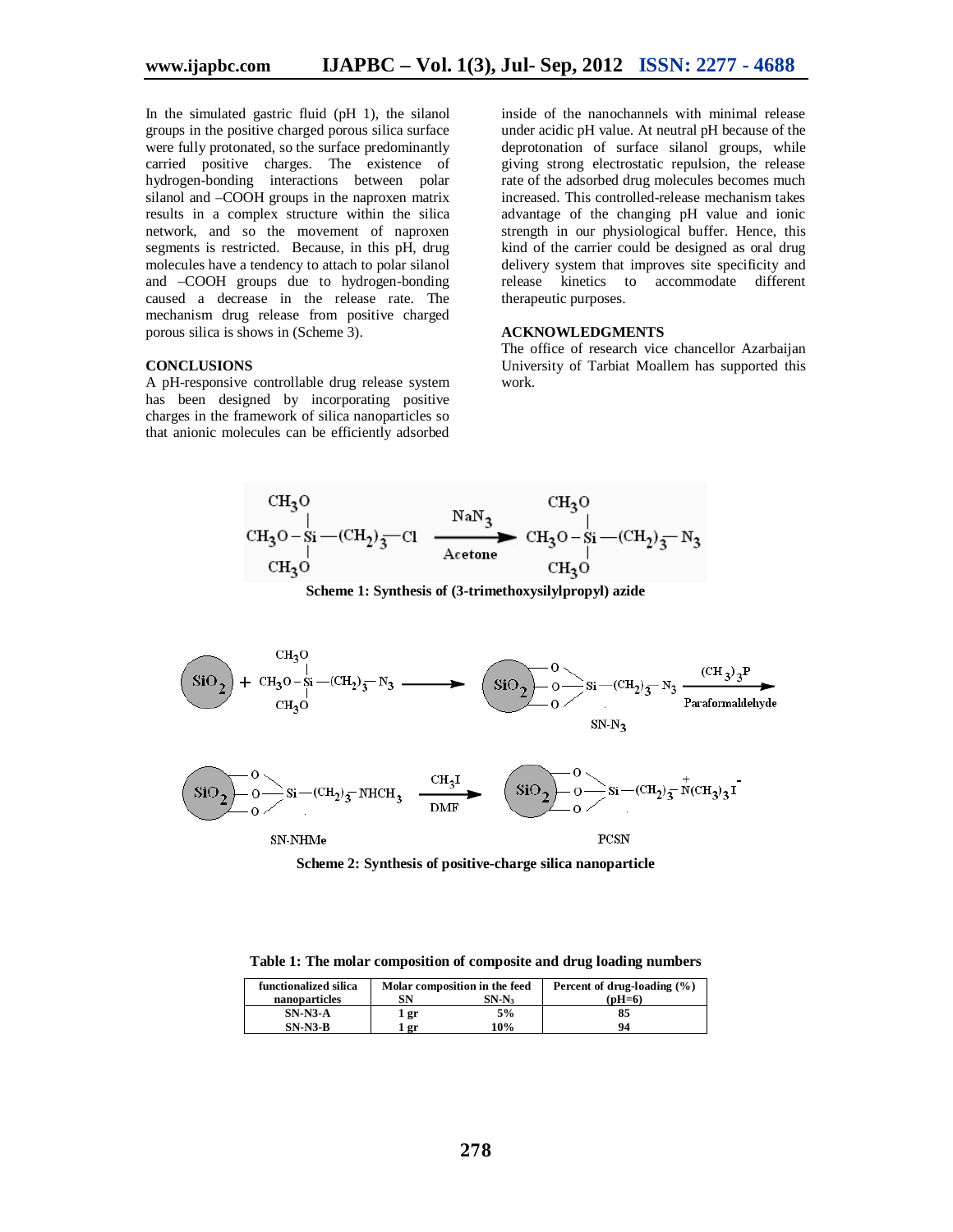

 **Fig. 1: Scanning electron microscopic (SEM) images of (A) SN (B) SN-N<sup>3</sup> (C) SN-NHMe (D) PCSN**



**Fig. 2: Release of naproxen from different densities positive charges carriers as a function of time at 37 ºC**